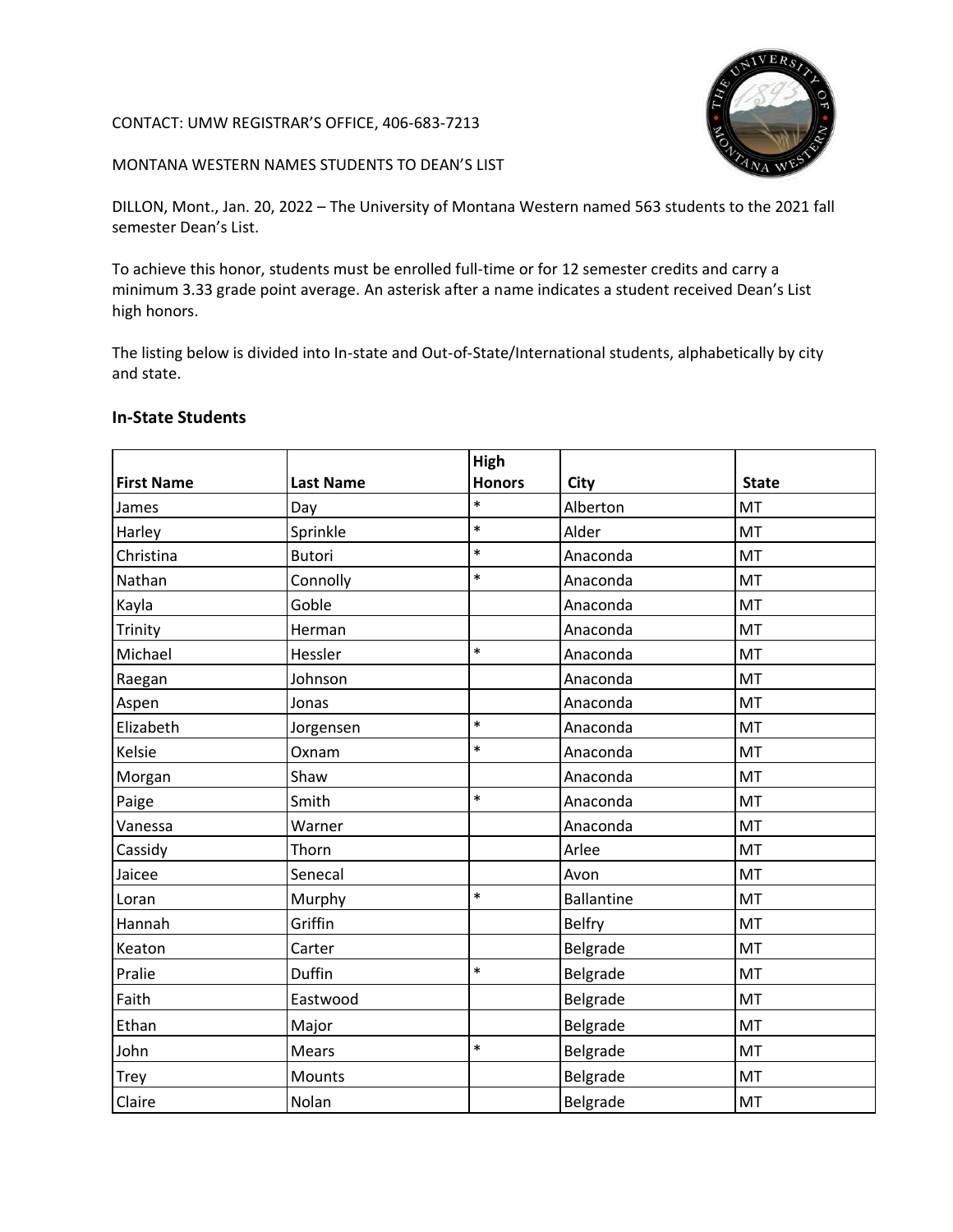| <b>Baily</b>   | Essex            |        | <b>Big Timber</b>  | MT |
|----------------|------------------|--------|--------------------|----|
| Kindel         | Hugs             | $\ast$ | <b>Big Timber</b>  | MT |
| Holli          | Kovatch          | $\ast$ | <b>Big Timber</b>  | MT |
| Shae           | Anderson         | $\ast$ | <b>Bigfork</b>     | MT |
| Anastasia      | Beth             |        | <b>Bigfork</b>     | MT |
| Jorden         | DeMarco          |        | <b>Billings</b>    | MT |
| Cade           | Field            |        | <b>Billings</b>    | MT |
| Jessica        | Henckel          | $\ast$ | <b>Billings</b>    | MT |
| Maxwell        | Kent             | $\ast$ | <b>Billings</b>    | MT |
| Micaiah        | Kouba            |        | <b>Billings</b>    | MT |
| Rie            | Martin           | $\ast$ | <b>Billings</b>    | MT |
| James          | Ochs             |        | <b>Billings</b>    | MT |
| Katelynn       | Peterson         |        | <b>Billings</b>    | MT |
| Tamara         | Miller           |        | <b>Black Eagle</b> | MT |
| Kyla           | Nelson           | $\ast$ | Bonner             | MT |
| Jeremias       | Auch             |        | <b>Boulder</b>     | MT |
| <b>Breanna</b> | Humphrey         | $\ast$ | Boulder            | MT |
| Jaxson         | Yanzick          |        | Boulder            | MT |
| Samantha       | Demontiney       | $\ast$ | <b>Box Elder</b>   | MT |
| Lillian        | Gopher           |        | <b>Box Elder</b>   | MT |
| Joelnell       | Momberg          |        | <b>Box Elder</b>   | MT |
| Cole           | <b>Bickford</b>  |        | Bozeman            | MT |
| Mae            | Bradshaw         | $\ast$ | Bozeman            | MT |
| Emily          | <b>Burden</b>    |        | Bozeman            | MT |
| Erin           | DeGroot          |        | Bozeman            | MT |
| Mikala         | Doss             |        | Bozeman            | MT |
| Latrell        | Mccutcheon       | $\ast$ | Bozeman            | MT |
| Jordyn         | Mckay            | $\ast$ | Bozeman            | MT |
| Seray          | Micken           | $\ast$ | Bozeman            | MT |
| <b>Bailey</b>  | Nitschke         | $\ast$ | Bozeman            | MT |
| Chelsea        | O'Grady          |        | Bozeman            | MT |
| Logan          | Thompson         | $\ast$ | Bozeman            | MT |
| <b>Brooke</b>  | <b>Billing</b>   | $\ast$ | <b>Broadus</b>     | MT |
| Sydnee         | Schmidt          |        | <b>Broadus</b>     | MT |
| Chucky         | <b>Braverock</b> |        | <b>Browning</b>    | MT |
| Launna         | Crow Chief       |        | <b>Browning</b>    | MT |
| James          | Gilham           |        | <b>Browning</b>    | MT |
| Derek          | Loring           |        | <b>Browning</b>    | MT |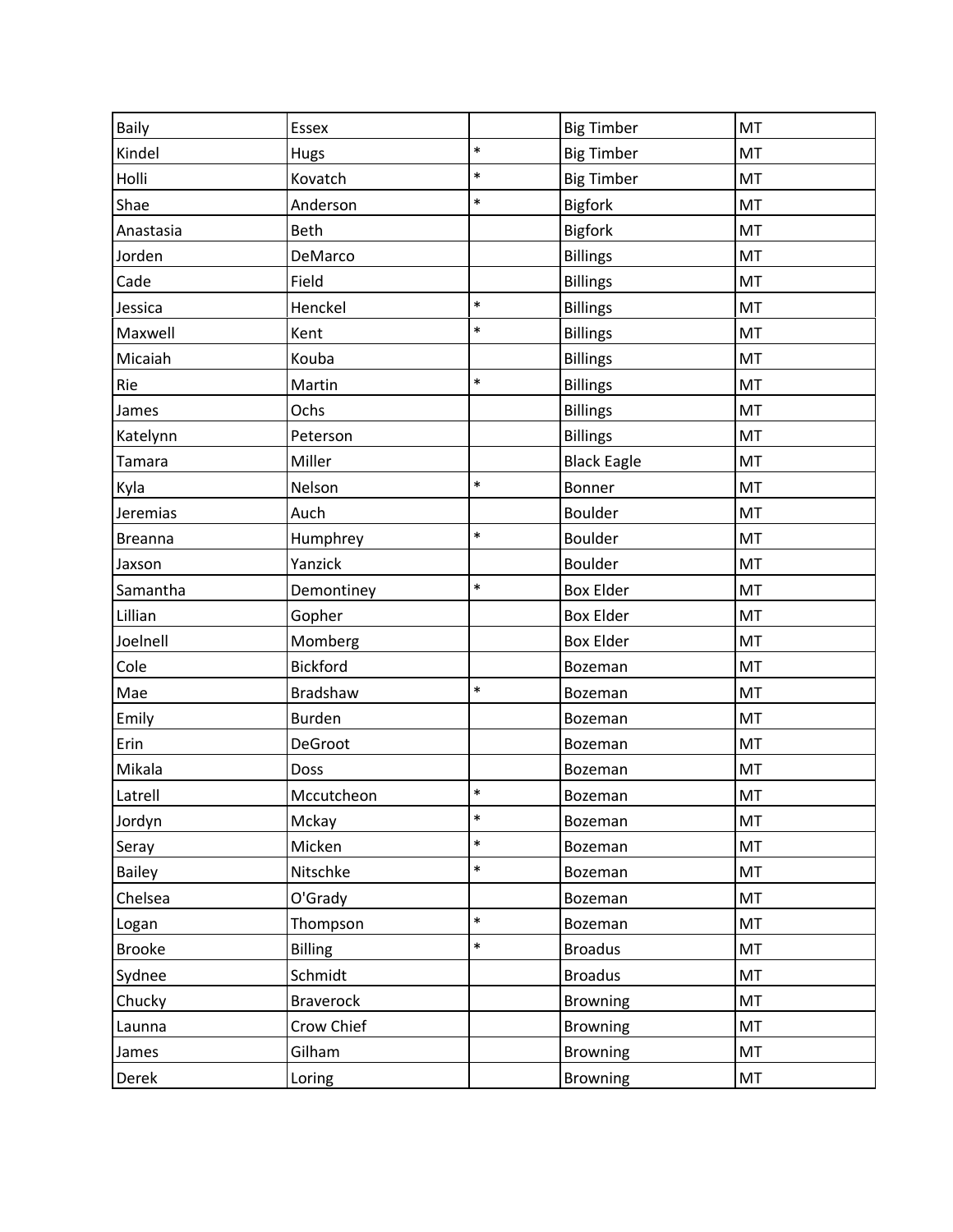| Kimberlee       | Ollinger       |        | Browning        | MT |
|-----------------|----------------|--------|-----------------|----|
| Monique         | Rivas          | $\ast$ | <b>Browning</b> | MT |
| Sara            | <b>Basirat</b> | $\ast$ | <b>Butte</b>    | MT |
| <b>Brett</b>    | Bentley        | $\ast$ | <b>Butte</b>    | MT |
| Hayley          | Boyd           |        | <b>Butte</b>    | MT |
| Kylea           | Brautigam      |        | <b>Butte</b>    | MT |
| Hunter          | Bugni          |        | <b>Butte</b>    | MT |
| Rylee           | Cebulski       | $\ast$ | <b>Butte</b>    | MT |
| Allison         | Collins        | $\ast$ | <b>Butte</b>    | MT |
| Sean            | Cooney         |        | <b>Butte</b>    | MT |
| Kailynn         | Field          |        | <b>Butte</b>    | MT |
| Bethanney       | Foley          | $\ast$ | <b>Butte</b>    | MT |
| Sophia          | Frear          |        | <b>Butte</b>    | MT |
| <b>Braleigh</b> | Garrett        | $\ast$ | <b>Butte</b>    | MT |
| A'Lora          | Giono          |        | <b>Butte</b>    | MT |
| Sheridan        | Hafer          |        | <b>Butte</b>    | MT |
| Kelsey          | Hampa          |        | <b>Butte</b>    | MT |
| Kortney         | Hampa          |        | <b>Butte</b>    | MT |
| Kaden           | Hanni          |        | <b>Butte</b>    | MT |
| Creeshenee      | Hoar           |        | <b>Butte</b>    | MT |
| Jaclyn          | Horner         |        | <b>Butte</b>    | MT |
| KayLee          | Hughes         |        | <b>Butte</b>    | MT |
| Lincoln         | Leary          |        | <b>Butte</b>    | MT |
| Madison         | Loomis         |        | <b>Butte</b>    | MT |
| Hailey          | Madison        |        | <b>Butte</b>    | MT |
| Cassidy         | Mandic         | $\ast$ | <b>Butte</b>    | MT |
| <b>Bradie</b>   | Matt           |        | <b>Butte</b>    | MT |
| Amy             | McGowan        |        | <b>Butte</b>    | MT |
| Kaitlyn         | McGruder       | $\ast$ | <b>Butte</b>    | MT |
| Haley           | Mellott        | $\ast$ | <b>Butte</b>    | MT |
| Keeley          | Mulcahy        |        | <b>Butte</b>    | MT |
| Kailee          | Murphy         |        | <b>Butte</b>    | MT |
| Keeley          | Pochervina     |        | <b>Butte</b>    | MT |
| Raquel          | Powers         | $\ast$ | <b>Butte</b>    | MT |
| Carter          | Pribnow        |        | <b>Butte</b>    | MT |
| Kayle           | Real           |        | <b>Butte</b>    | MT |
| Leah            | Rintala        |        | <b>Butte</b>    | MT |
| Heather         | Sullivan       | $\ast$ | <b>Butte</b>    | MT |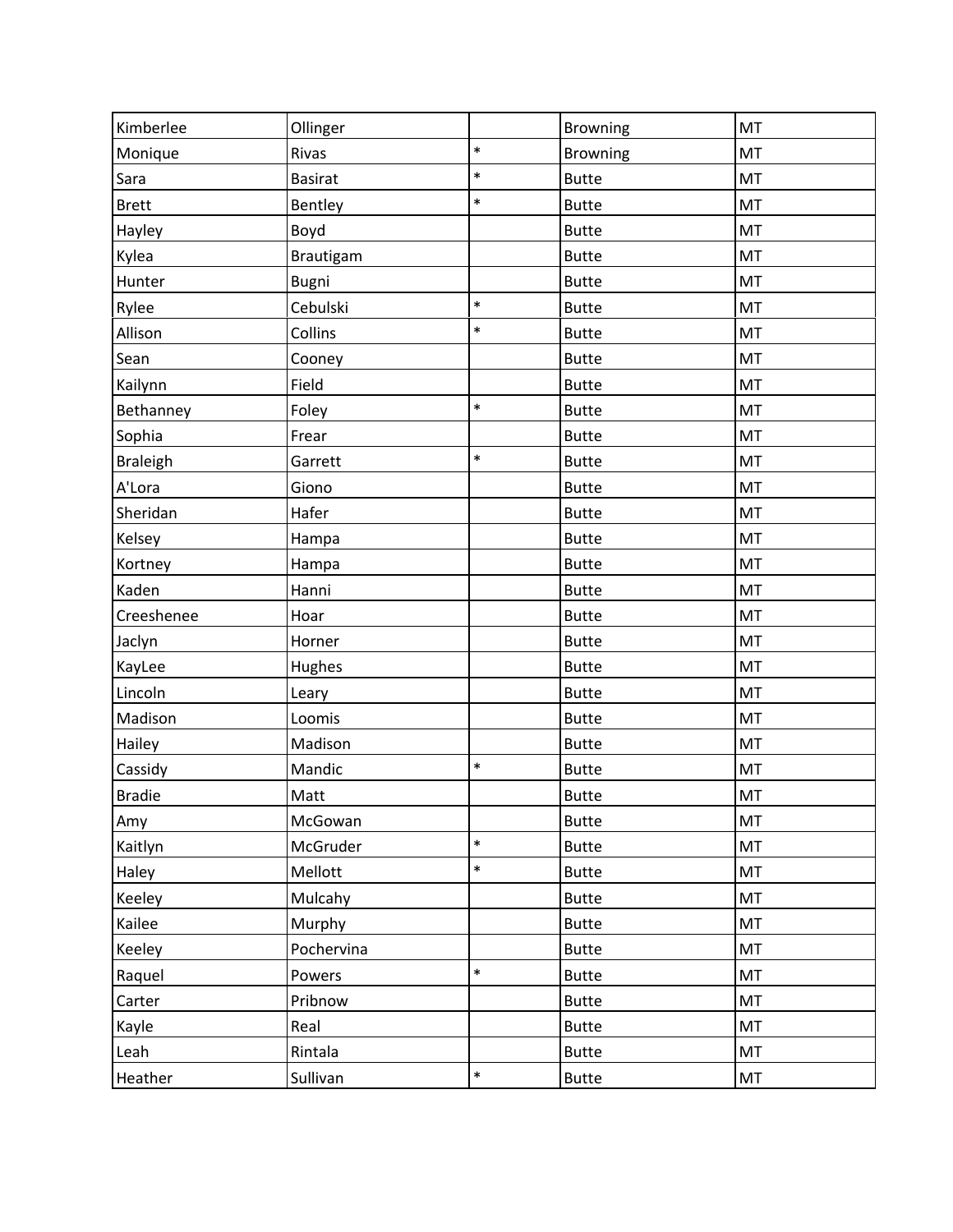| Natasha       | Swan           | $\ast$ | <b>Butte</b>   | MT |
|---------------|----------------|--------|----------------|----|
| Taylor        | Tregidga       | $\ast$ | <b>Butte</b>   | MT |
| Jenna         | Walker         |        | <b>Butte</b>   | MT |
| Nicholas      | Werkmeister    |        | <b>Butte</b>   | MT |
| Madalyn       | Wonnacott      |        | <b>Butte</b>   | MT |
| Hannah        | Haverland      | $\ast$ | Cardwell       | MT |
| <b>Brooke</b> | Hanson         |        | Cascade        | MT |
| Tristan       | Stockton       |        | Cascade        | MT |
| Kimberli      | Ghekiere       |        | Chester        | MT |
| Acadia        | Overlie        |        | Chester        | MT |
| Heavin-Lea    | Pruitt         |        | Chinook        | MT |
| Ross          | Reed           |        | Chinook        | MT |
| Trevor        | Reid           |        | Chinook        | MT |
| Lindsey       | Williams       |        | Circle         | MT |
| Margaret      | Dean           | $\ast$ | Clancy         | MT |
| Hunter        | Gilbert        |        | Clancy         | MT |
| Hayden        | Guisti         |        | Clancy         | MT |
| Dana          | Gumbert        | $\ast$ | Clancy         | MT |
| Josie         | Marks          |        | Clancy         | MT |
| Abigail       | Supalla        |        | Clancy         | MT |
| Aidan         | Jenkins        |        | Clyde Park     | MT |
| Courtney      | Boese          | $\ast$ | Columbia Falls | MT |
| Austin        | Green          | $\ast$ | Columbia Falls | MT |
| Joseph        | Lamb           |        | Columbia Falls | MT |
| Colten        | McPhee         |        | Columbia Falls | MT |
| Morgan        | Stenger        |        | Columbia Falls | MT |
| Malerie       | <b>Brooker</b> |        | Columbus       | MT |
| Morgan        | Kirch          |        | Columbus       | MT |
| Kade          | Osborne        | $\ast$ | Columbus       | MT |
| Ronald        | Barnhill       |        | Conrad         | MT |
| Lakota        | Becker         |        | Conrad         | MT |
| Carson        | Bitney         |        | Conrad         | MT |
| Jessica       | <b>Brierly</b> |        | Conrad         | MT |
| <b>Brenna</b> | Combs          |        | Conrad         | MT |
| Berton        | Paulsen        |        | Conrad         | MT |
| Lillian       | Berry          |        | Corvallis      | MT |
| Lori          | Day            |        | Corvallis      | MT |
| Shanae        | Plocher        | $\ast$ | Corvallis      | MT |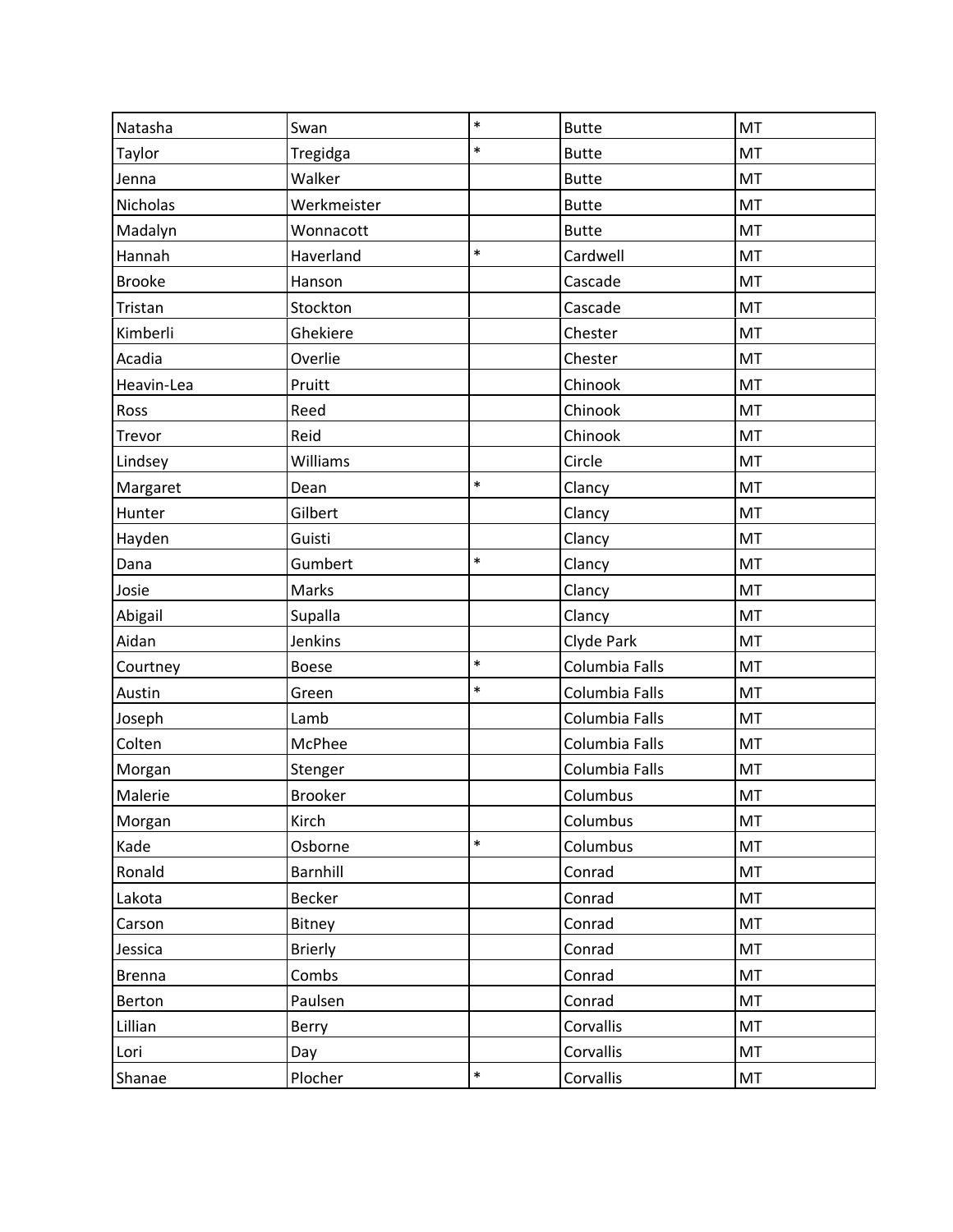| Christina      | Weidkamp          |        | Corvallis       | MT |
|----------------|-------------------|--------|-----------------|----|
| Grace Kathryn  | Rooney            |        | <b>Cut Bank</b> | MT |
| Alex           | <b>Becker</b>     |        | Deer Lodge      | MT |
| Rilee          | Gray              | $\ast$ | Deer Lodge      | MT |
| Andrea         | Violette          |        | Deer Lodge      | MT |
| Darcy          | Walker            | $\ast$ | Deer Lodge      | MT |
| Taylor         | Warner            |        | Deer Lodge      | MT |
| Melissa        | Adams             |        | Dillon          | MT |
| Mariah         | Amsbury           |        | Dillon          | MT |
| <b>Bailey</b>  | Berriochoa        |        | Dillon          | MT |
| Betty          | <b>Book</b>       |        | Dillon          | MT |
| Tiffani        | <b>Bruce</b>      |        | Dillon          | MT |
| Montana        | Campbell          |        | Dillon          | MT |
| Brynley        | Fitzgerald        | $\ast$ | Dillon          | MT |
| Bella          | Glossa            |        | Dillon          | MT |
| Madison        | Gray              | $\ast$ | Dillon          | MT |
| Drew           | Groeling-Stanford |        | Dillon          | MT |
| Michael        | Haverfield        | $\ast$ | Dillon          | MT |
| Tanner         | Haverfield        | $\ast$ | Dillon          | MT |
| Victor         | Hernandez         |        | Dillon          | MT |
| Carson         | Hritsco           | $\ast$ | Dillon          | MT |
| Adrianna       | Irvine            |        | Dillon          | MT |
| Kyle           | Kidrick           |        | Dillon          | MT |
| Mesa           | King              |        | Dillon          | MT |
| Wesley         | Korpi             |        | Dillon          | MT |
| Matthew        | Kyle              |        | Dillon          | MT |
| Shylee         | Ledbetter         | $\ast$ | Dillon          | MT |
| Andrew         | Lemieux           |        | Dillon          | MT |
| Angela         | Macdonald         | $\ast$ | Dillon          | MT |
| Duane          | Mckethen          |        | Dillon          | MT |
| Reese          | Meine             |        | Dillon          | MT |
| Todd           | Nordahl           |        | Dillon          | MT |
| Walker         | Nygren            |        | Dillon          | MT |
| Beatrice       | Penn              |        | Dillon          | MT |
| <b>Bradley</b> | Rakich            | $\ast$ | Dillon          | MT |
| Kadi           | Richardson        |        | Dillon          | MT |
| Kathryn        | Rondeau           | $\ast$ | Dillon          | MT |
| Paige          | Rouse             | $\ast$ | Dillon          | MT |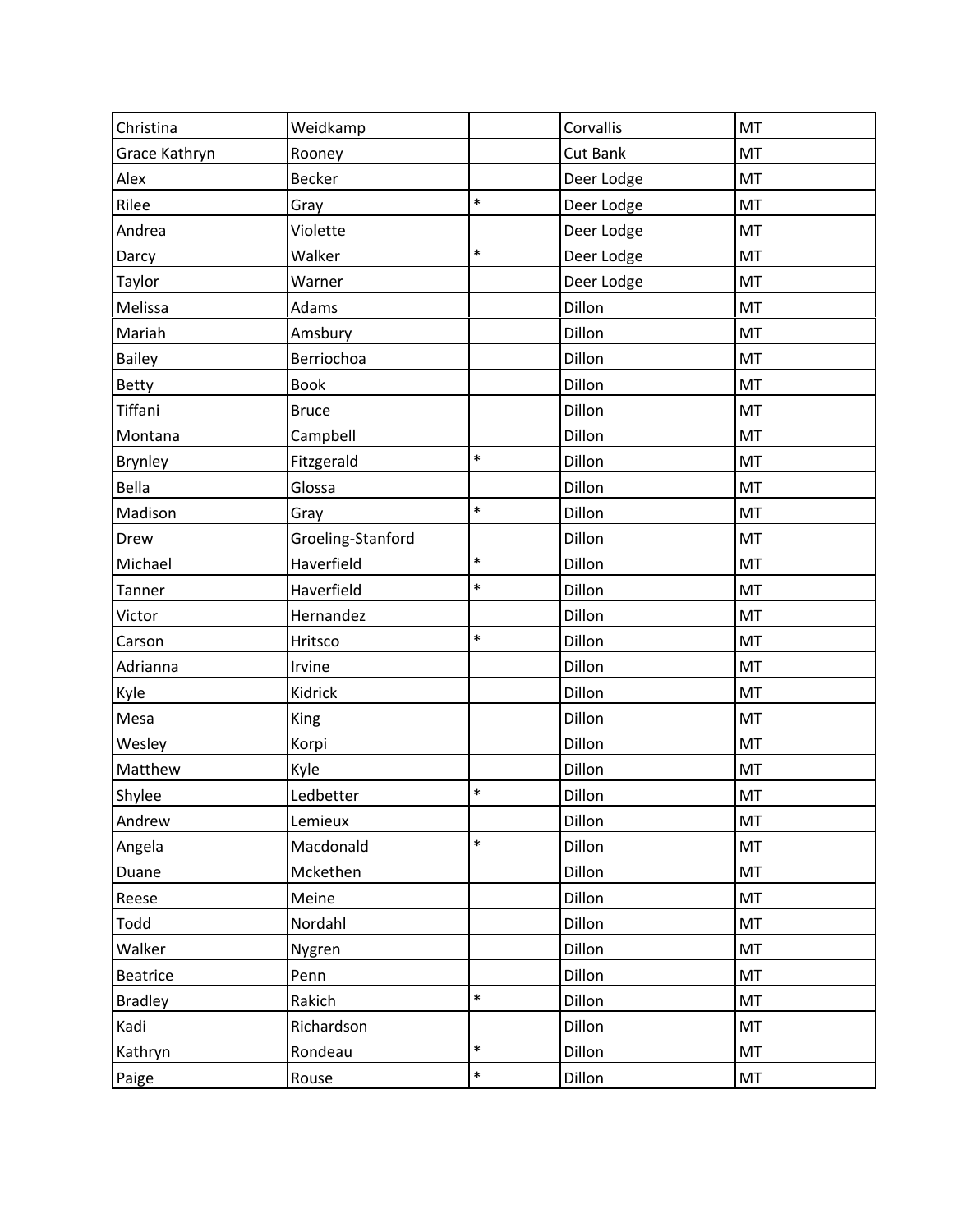|               |           | $\ast$ |                    |    |
|---------------|-----------|--------|--------------------|----|
| Holly         | Rumsey    |        | Dillon             | MT |
| Turner        | Sawyer    |        | Dillon             | MT |
| Nathan        | Simkins   | $\ast$ | Dillon             | MT |
| Noah          | Smith     |        | Dillon             | MT |
| Halle         | Stewart   |        | Dillon             | MT |
| Jolee         | Thompson  | $\ast$ | Dillon             | MT |
| Tamra         | Wiggins   |        | Dillon             | MT |
| Logan         | Wilson    |        | Dillon             | MT |
| Grace         | Feldmann  | $\ast$ | Dutton             | MT |
| Molly         | Wahl      | $\ast$ | Dutton             | MT |
| Jakob         | Franklin  | $\ast$ | East Helena        | MT |
| Sierra        | Hamilton  |        | East Helena        | MT |
| Lauren        | Knudsen   | $\ast$ | East Helena        | MT |
| Rachel        | McIntosh  | $\ast$ | East Helena        | MT |
| Sydney        | Schell    | $\ast$ | East Helena        | MT |
| Gabriel       | Sommers   |        | East Helena        | MT |
| Amber         | Turpin    |        | East Helena        | MT |
| Alysa         | Fugal     |        | Ennis              | MT |
| Josie         | Jenkins   | $\ast$ | Ennis              | MT |
| Ashlyn        | Carvey    |        | Eureka             | MT |
| Mckenna       | Kindel    |        | Eureka             | MT |
| Tabitha       | Blockeel  |        | Fairfield          | MT |
| Ethan         | Stensrud  |        | Florence           | MT |
| Emily         | Engen     | $\ast$ | Fort Benton        | MT |
| Cassandra     | Nack      |        | Fort Benton        | MT |
| Shawn-Patrick | Traynor   |        | Fort Harrison      | MT |
| Josie         | Thomas    | $\ast$ | Gardiner           | MT |
| Kordell       | Cummins   |        | Garryowen          | MT |
| Alexandra     | Pehlke    | $\ast$ | Glasgow            | MT |
| Techea        | Wiseman   |        | Glasgow            | MT |
| Adrianna      | Pittman   | $\ast$ | Glen               | MT |
| Kylee         | Pittman   | $\ast$ | Glen               | MT |
| Hayden        | Kunhardt  |        | Glendive           | MT |
| Lori          | Sievers   |        | Glendive           | MT |
| Madison       | Terhaar   | $\ast$ | Glendive           | MT |
| Riley         | Henderson | $\ast$ | <b>Gold Creek</b>  | MT |
| Morgan        | Corean    | $\ast$ | <b>Grass Range</b> | MT |
| Emily         | Audet     |        | <b>Great Falls</b> | MT |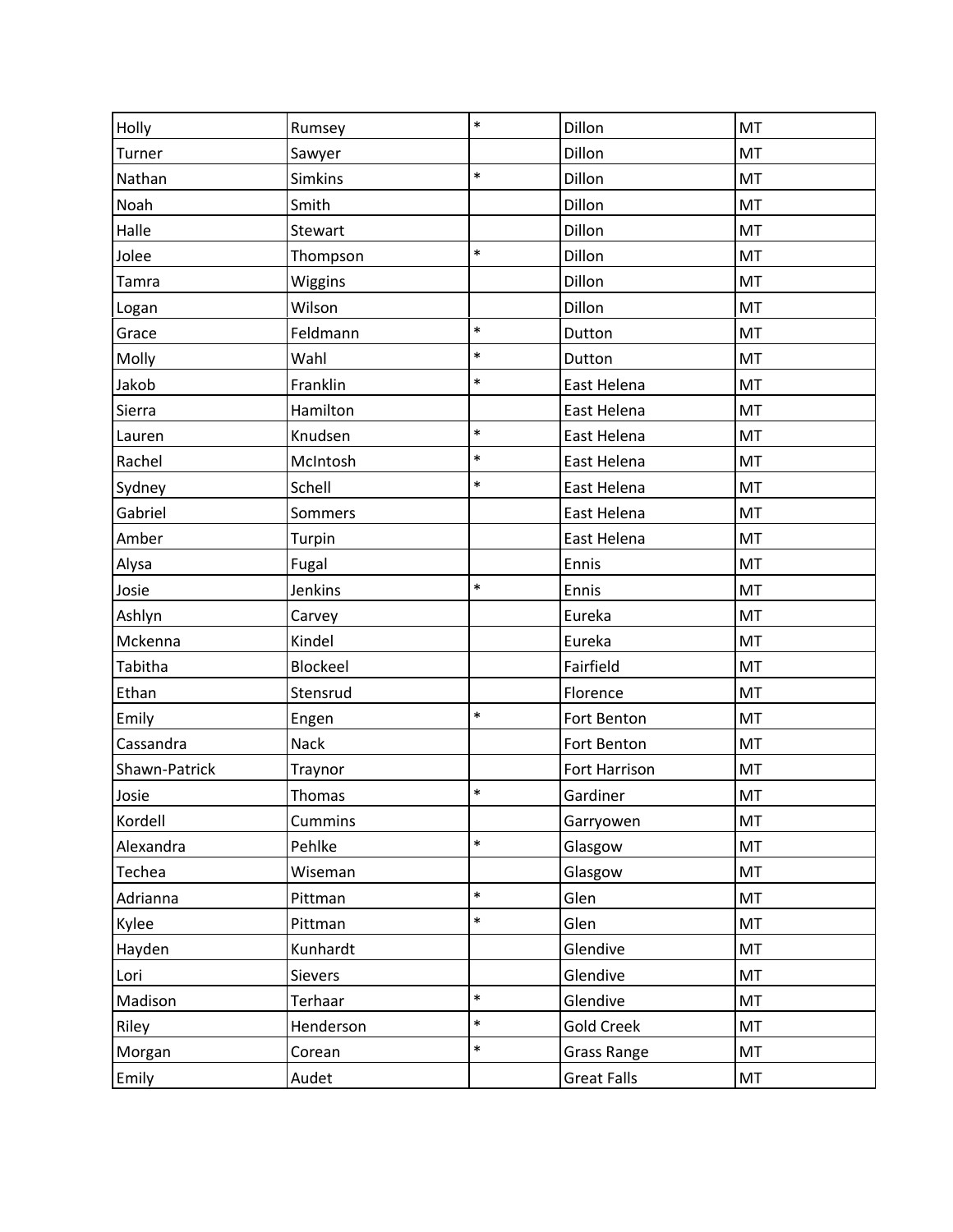| Aspen         | Blanchard    |        | <b>Great Falls</b> | MT |
|---------------|--------------|--------|--------------------|----|
| Stratton      | Bohl         |        | <b>Great Falls</b> | MT |
| Aine          | <b>Brady</b> | $\ast$ | <b>Great Falls</b> | MT |
| Liberty       | Caldwell     |        | <b>Great Falls</b> | MT |
| Kaylee        | Davis        | $\ast$ | <b>Great Falls</b> | MT |
| Morgan        | Duncan       |        | <b>Great Falls</b> | MT |
| Korena        | Frantzich    | $\ast$ | <b>Great Falls</b> | MT |
| Mychalla      | Fraser       |        | <b>Great Falls</b> | MT |
| Tallon        | Gray         | $\ast$ | <b>Great Falls</b> | MT |
| Crystal       | Kist         | $\ast$ | <b>Great Falls</b> | MT |
| Jeffrey       | Legg         | $\ast$ | <b>Great Falls</b> | MT |
| Jada          | Maynor       |        | <b>Great Falls</b> | MT |
| Melissa       | Nikolakakos  | $\ast$ | <b>Great Falls</b> | MT |
| Maxx          | Sitzmann     |        | <b>Great Falls</b> | MT |
| Shalee        | Smith        |        | <b>Great Falls</b> | MT |
| Taeya         | Srb          | $\ast$ | <b>Great Falls</b> | MT |
| Kylie         | Stubbs       |        | <b>Great Falls</b> | MT |
| Kayla         | Underwood    | $\ast$ | <b>Great Falls</b> | MT |
| Kathryn       | Walter       | $\ast$ | <b>Great Falls</b> | MT |
| Jayson        | Wanner       | $\ast$ | <b>Great Falls</b> | MT |
| Erin          | Watt         | $\ast$ | <b>Great Falls</b> | MT |
| Cassie        | Fratzke      |        | Hall               | MT |
| Reece         | Buchanan     |        | Hamilton           | MT |
| Jessica       | Delong       | $\ast$ | Hamilton           | MT |
| Madisyn       | <b>Drake</b> | $\ast$ | Hamilton           | MT |
| Logan         | Elliott      | $\ast$ | Hamilton           | MT |
| KaSondra      | Grymes       |        | Hamilton           | MT |
| Katee         | Kostecki     |        | Hamilton           | MT |
| Sarah         | Passey       |        | Hamilton           | MT |
| Miranda       | Rhodes       |        | Hamilton           | MT |
| Dounia        | Means        | $\ast$ | Hardin             | MT |
| Jade          | White Clay   |        | Hardin             | MT |
| <b>Bailey</b> | Schuchard    |        | Harlowton          | MT |
| Kennedy       | Hampton      |        | Havre              | MT |
| Trinity       | Leeds        |        | Havre              | MT |
| Katie         | Marcenko     |        | Havre              | MT |
| Nicole        | Stimson      | $\ast$ | Havre              | MT |
| Jay           | Wolf         |        | Hays               | MT |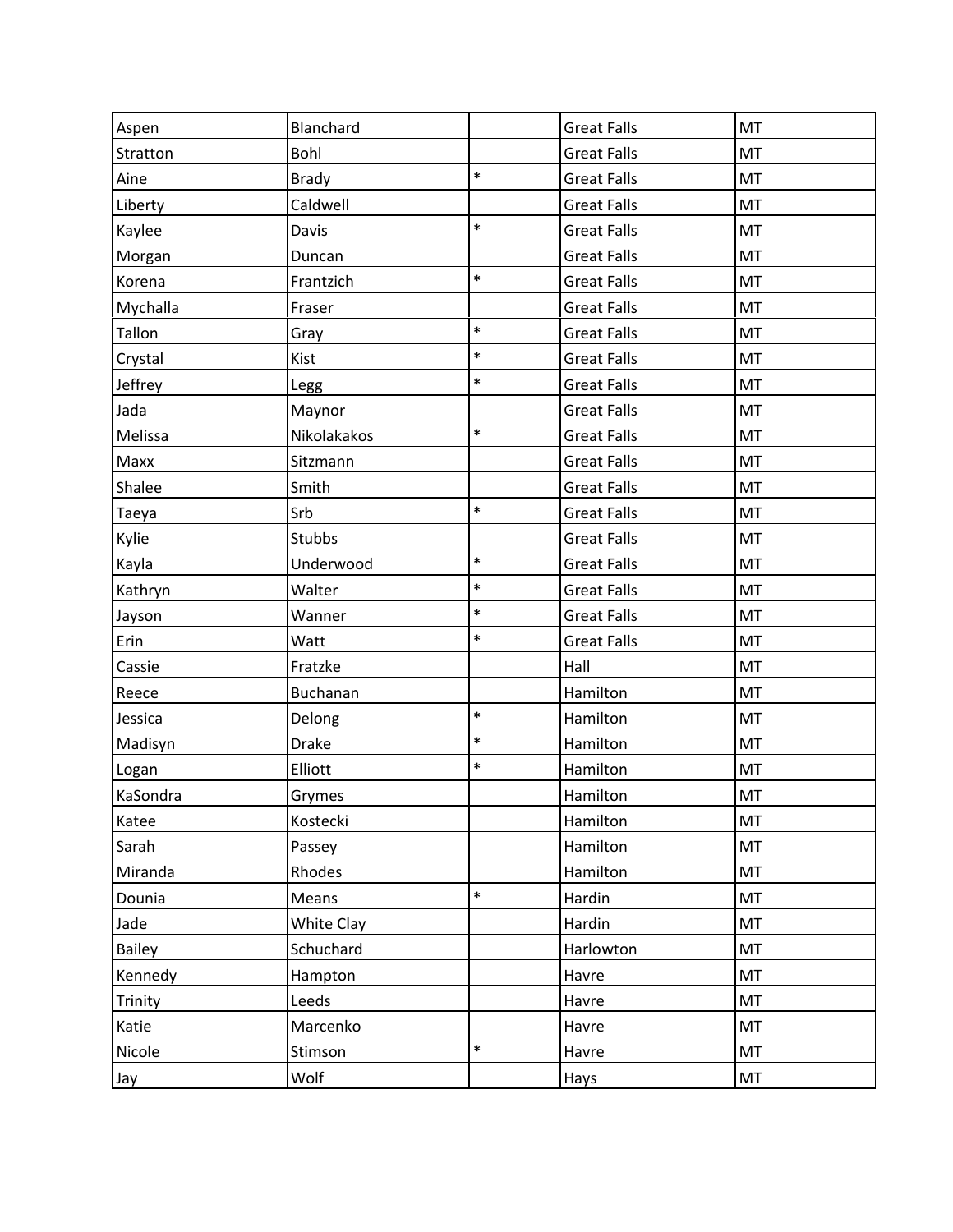| Shelby         | Austin          | $\ast$ | Helena             | <b>MT</b> |
|----------------|-----------------|--------|--------------------|-----------|
| Katherine      | <b>Brown</b>    | $\ast$ | Helena             | MT        |
| Trinity        | <b>Bushnell</b> |        | Helena             | MT        |
| Torrance       | Capps           |        | Helena             | MT        |
| Amber          | Chevallier      | $\ast$ | Helena             | MT        |
| <b>Brianna</b> | Gulbertson      | $\ast$ | Helena             | MT        |
| Augustus       | Hanson          |        | Helena             | MT        |
| Emma           | Hoover          | $\ast$ | Helena             | MT        |
| David          | House           |        | Helena             | <b>MT</b> |
| Tona           | Iwen            | $\ast$ | Helena             | MT        |
| Austin         | King            |        | Helena             | MT        |
| Elizabeth      | Lowney          |        | Helena             | MT        |
| Megan          | McCauley        | $\ast$ | Helena             | MT        |
| Konner         | McKay           | $\ast$ | Helena             | MT        |
| Dene           | Mech            | $\ast$ | Helena             | MT        |
| Kristen        | Muffick         | $\ast$ | Helena             | MT        |
| Ellie          | Perrine         |        | Helena             | MT        |
| Hailey         | Personette      |        | Helena             | MT        |
| David          | Poelman         | $\ast$ | Helena             | MT        |
| Danielle       | Pouliot         |        | Helena             | MT        |
| Rick           | Ringling        |        | Helena             | MT        |
| Matthew        | Romasko         |        | Helena             | MT        |
| Sydney         | Sheridan        | $\ast$ | Helena             | MT        |
| <b>Bree</b>    | Stefanik        |        | Helena             | MT        |
| Abby           | Trevor          |        | Helena             | MT        |
| Kaitlyn        | White           |        | Helena             | MT        |
| Mikayla        | Witter          | $\ast$ | Helena             | MT        |
| Trevor         | Paro            |        | <b>Hot Springs</b> | MT        |
| Cady           | Siemion         |        | Huntly             | MT        |
| Jared          | Cole            |        | Huson              | MT        |
| Emma           | Anderson        |        | Kalispell          | MT        |
| Hadleigh       | <b>Bucher</b>   | $\ast$ | Kalispell          | MT        |
| Tika           | Counts          | $\ast$ | Kalispell          | MT        |
| Jayme          | Evenson         |        | Kalispell          | MT        |
| Ahna           | Fox             | $\ast$ | Kalispell          | MT        |
| Cassidy        | Hartsoch        | $\ast$ | Kalispell          | MT        |
| Cody           | Hartsoch        | $\ast$ | Kalispell          | MT        |
| Aleesha        | <b>Hillis</b>   | $\ast$ | Kalispell          | MT        |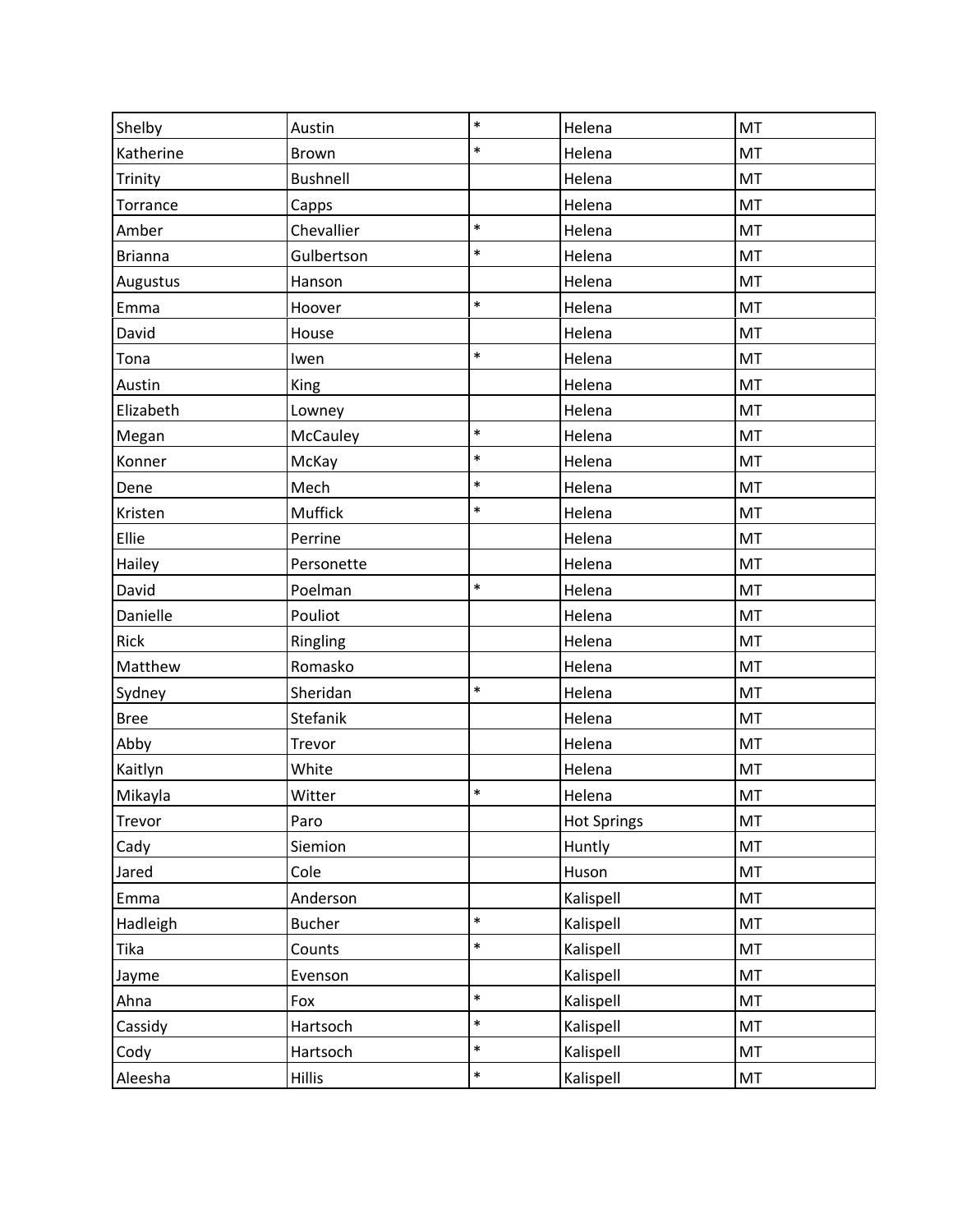| Kyrie            | Kensey          |        | Kalispell         | MT        |
|------------------|-----------------|--------|-------------------|-----------|
| Madelynne        | Lindbom         | $\ast$ | Kalispell         | MT        |
| Justin           | Mielke          |        | Kalispell         | MT        |
| Kori             | Mooney          |        | Kalispell         | MT        |
| Jacob            | Ridgway         |        | Kalispell         | MT        |
| Sarah            | Rogozynski      | $\ast$ | Kalispell         | MT        |
| Laura            | Symmes          | $\ast$ | Kalispell         | MT        |
| Sarah            | Thacker         |        | Kalispell         | MT        |
| Kathleen         | Wilber          | $\ast$ | Kalispell         | MT        |
| Rachel           | McCullough      |        | Lakeside          | MT        |
| Jonas            | Nyman           |        | Lakeside          | MT        |
| Donald           | Maurer          | $\ast$ | Laurel            | MT        |
| Megan            | Mosby           |        | Laurel            | MT        |
| Jenifer          | Blazicevich     | $\ast$ | Lewistown         | MT        |
| Landon           | Henderson       |        | Lewistown         | MT        |
| Jewel            | Johnson         |        | Lewistown         | MT        |
| Stephanie        | Olson           |        | Lewistown         | MT        |
| Jona             | <b>Bartlett</b> |        | Libby             | MT        |
| <b>Billie Jo</b> | Moeller         |        | Libby             | MT        |
| Jayden           | Winslow         | $\ast$ | Libby             | MT        |
| Alexis           | Cannon          | $\ast$ | Lincoln           | MT        |
| Kati             | Mcclish         | $\ast$ | Livingston        | MT        |
| Loren            | Minnick         | $\ast$ | Livingston        | MT        |
| Mary             | Howe Not Afraid |        | Lodge Grass       | MT        |
| Ezra             | Preston         |        | Lolo              | MT        |
| Kaycee           | <b>Bond</b>     |        | Malta             | MT        |
| Jacob            | Kunze           |        | Malta             | MT        |
| <b>Brett</b>     | Wiebe           |        | Malta             | MT        |
| Gabriel          | Delgatty        |        | Manhattan         | MT        |
| Tara             | Hansen          | $\ast$ | Manhattan         | MT        |
| Emma             | Johnson         |        | Manhattan         | MT        |
| Victoria         | Lucier          | $\ast$ | Manhattan         | MT        |
| Ruby             | Stenberg        |        | Manhattan         | <b>MT</b> |
| Nathan           | Vandyke         |        | Manhattan         | MT        |
| Toby             | Veltkamp        | $\ast$ | Manhattan         | MT        |
| Whitney          | Mckitrick       | $\ast$ | McAllister        | MT        |
| Ashley           | Donnelly        |        | <b>Miles City</b> | MT        |
| Madison          | Rask            |        | Miles City        | MT        |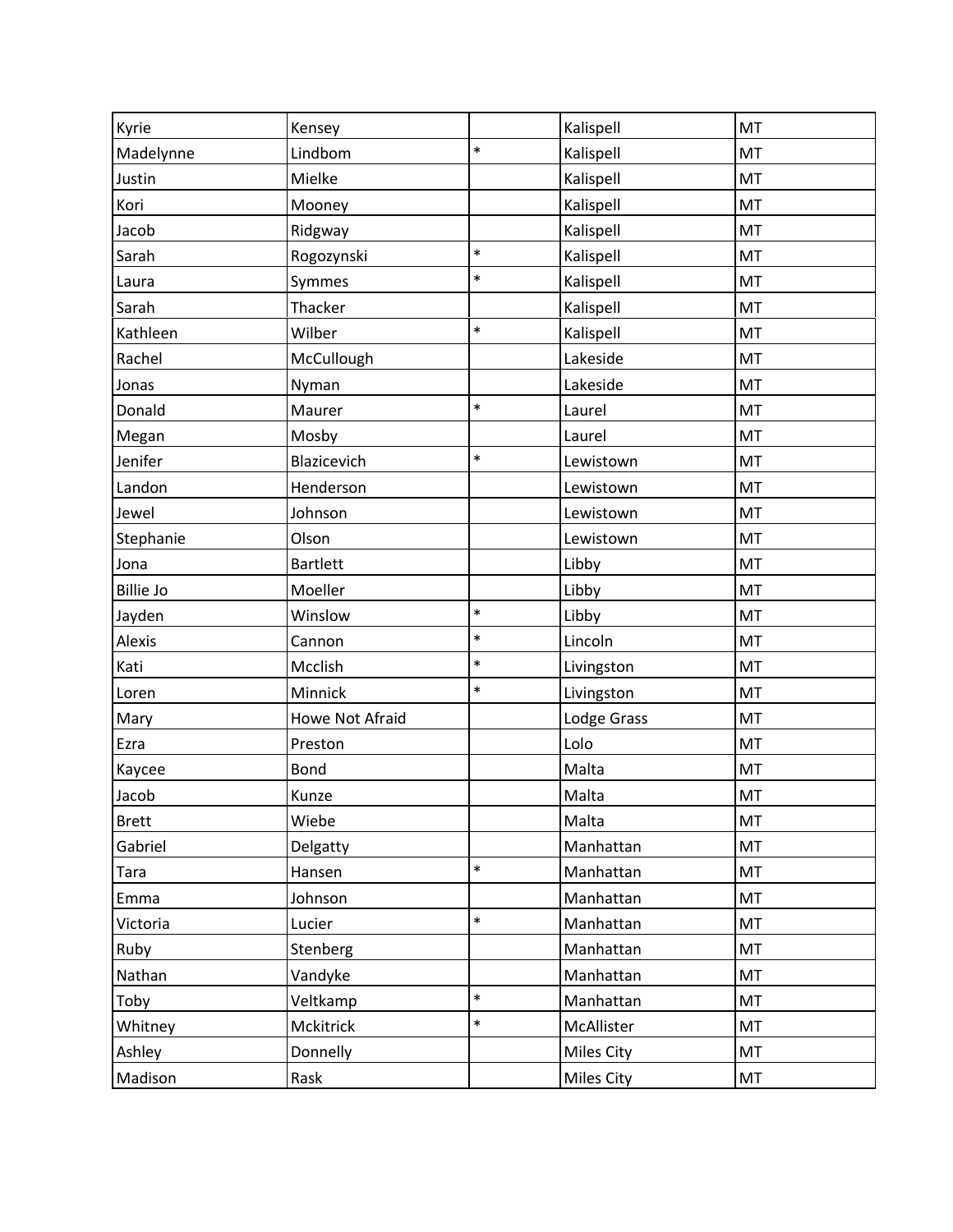| Mattea     | <b>Burke</b>   | $\ast$ | Missoula       | MT |
|------------|----------------|--------|----------------|----|
| Katherine  | Casagrande     |        | Missoula       | MT |
| Anna       | Fruechte       | $\ast$ | Missoula       | MT |
| Margaret   | Kaiser         |        | Missoula       | MT |
| William    | Larson         |        | Missoula       | MT |
| Madison    | Leegan-Post    | $\ast$ | Missoula       | MT |
| Luke       | Lutz           |        | Missoula       | MT |
| Sophie     | Newman         | $\ast$ | Missoula       | MT |
| Mary Grace | Noyd           |        | Missoula       | MT |
| Amanda     | Reichenberg    |        | Missoula       | MT |
| Amanda     | <b>Steffes</b> | $\ast$ | Missoula       | MT |
| Parker     | Stevens        |        | Missoula       | MT |
| Mariah     | Swartz         | $\ast$ | Missoula       | MT |
| Jasmine    | Talbert        |        | Missoula       | MT |
| Devin      | Turner         | $\ast$ | Missoula       | MT |
| Madison    | Koonce         | $\ast$ | Noxon          | MT |
| ShaleeAnne | Ferry          | $\ast$ | Philipsburg    | MT |
| Sierra     | Metesh         |        | Philipsburg    | MT |
| Jennifer   | Stoker         | $\ast$ | Pinesdale      | MT |
| Corbin     | Davis          |        | Polson         | MT |
| Trevor     | Lake           |        | Polson         | MT |
| Destiny    | Mink           |        | Polson         | MT |
| Aleena     | Bacon          | $\ast$ | Pony           | MT |
| Jackson    | Widhalm        |        | Power          | MT |
| Nicholas   | Widhalm        | $\ast$ | Power          | MT |
| Abby       | Schladweiler   |        | Rapelje        | MT |
| John       | Schladweiler   |        | Rapelje        | MT |
| Anna       | Pethel         |        | Raynesford     | MT |
| Mckenna    | Schroeder      |        | Red Lodge      | MT |
| Emilie     | Corley         |        | Ronan          | MT |
| Marissa    | Mock           |        | Ronan          | MT |
| Ty         | Smith          |        | Ronan          | MT |
| Kiara      | Groves         | $\ast$ | Roundup        | MT |
| Sydney     | <b>Brander</b> |        | Saint Ignatius | MT |
| Emanuelle  | Lachance       | $\ast$ | Saint Ignatius | MT |
| Flint      | McPherson      |        | Saint Ignatius | MT |
| Henry      | Reed           |        | Saint Xavier   | MT |
| Laura      | Devins         | $\ast$ | Seeley Lake    | MT |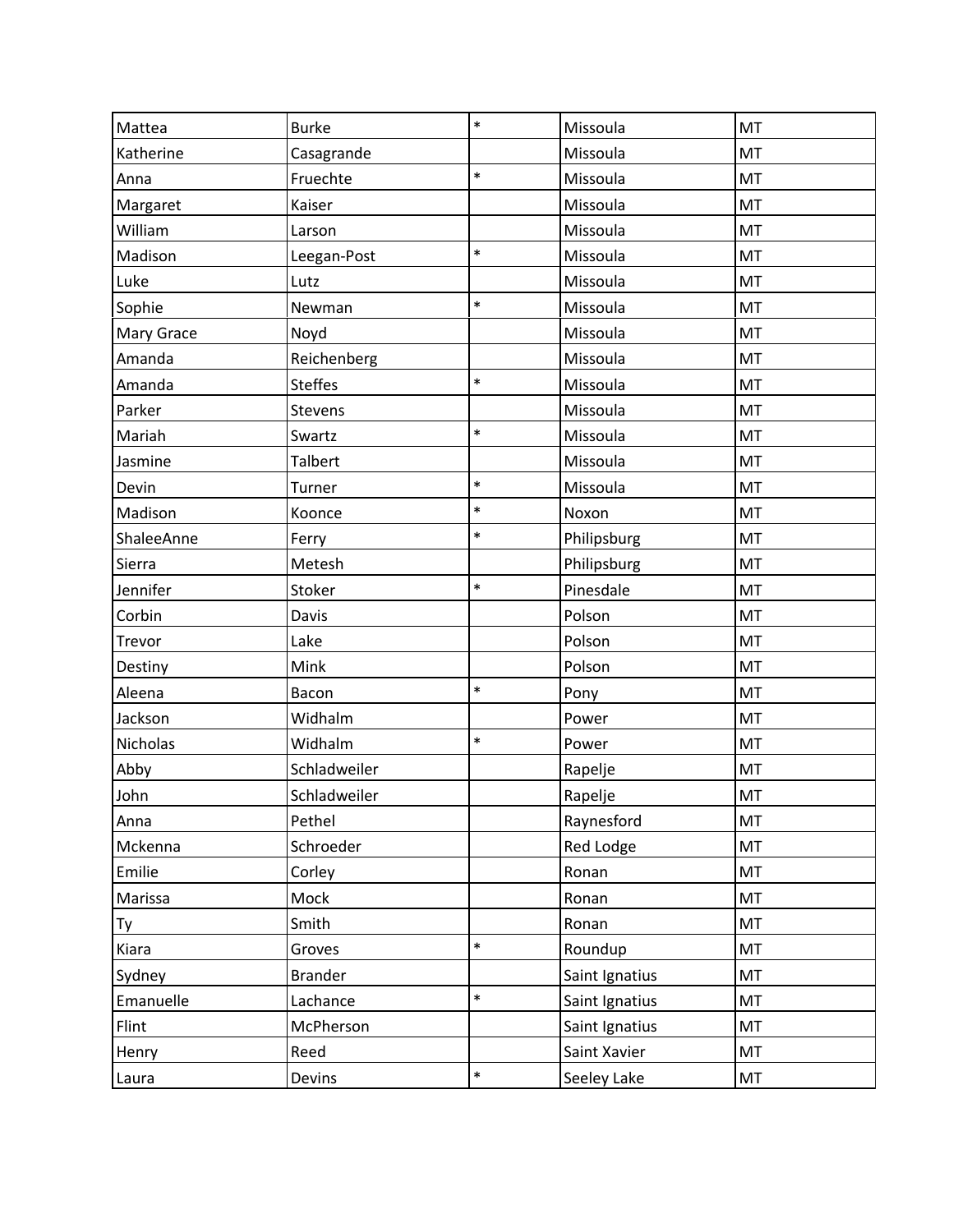| Tanner          | Harrell      |        | Shepherd              | MT |
|-----------------|--------------|--------|-----------------------|----|
| Kylie           | Lemburg      |        | Shepherd              | MT |
| Caitlyn         | Moran        | $\ast$ | Shepherd              | MT |
| Sarah           | Anson        |        | Sheridan              | MT |
| Destiny         | Fabel        |        | Sheridan              | MT |
| Deborah         | Hofland      |        | Sheridan              | MT |
| Alexis          | Woirhaye     |        | Sheridan              | MT |
| Melanie         | Johnson      |        | Silver Star           | MT |
| Draylen         | Sawyer       | $\ast$ | Simms                 | MT |
| Taylor          | Jones        | $\ast$ | Stanford              | MT |
| Julia           | Lambertus    | *      | Stevensville          | MT |
| Rachel          | Marchant     |        | Stevensville          | MT |
| Carynn          | Fredrickson  |        | Sun River             | MT |
| Aleksandra      | Pinocci      |        | Sun River             | MT |
| Wesley          | Buchanan     |        | Superior              | MT |
| <b>Bridger</b>  | LaPierre     | $\ast$ | Superior              | MT |
| Kaleb           | Ververis     |        | Superior              | MT |
| Aaron           | Waddle       |        | Superior              | MT |
| Sarah           | Detlaff      | $\ast$ | <b>Thompson Falls</b> | MT |
| Holland         | Franck       | $\ast$ | <b>Thompson Falls</b> | MT |
| Krystal         | Park         | $\ast$ | <b>Thompson Falls</b> | MT |
| Shainy          | Mack         | $\ast$ | <b>Three Forks</b>    | MT |
| Colter          | Miller       |        | <b>Three Forks</b>    | MT |
| Kalli           | Miller       |        | Three Forks           | MT |
| <b>Brittney</b> | Robinson     | $\ast$ | Three Forks           | MT |
| Morgan          | Nunn         |        | Townsend              | MT |
| Tyson           | Racht        |        | Townsend              | MT |
| Devinn          | Ragen        |        | Townsend              | MT |
| Reagan          | Turcotte     |        | Townsend              | MT |
| Peyton          | Vogl         |        | Townsend              | MT |
| Erin            | Thier        |        | Trego                 | MT |
| Sydnie          | Carr-Norman  |        | Troy                  | MT |
| Jazmin          | Kelly        |        | <b>Twin Bridges</b>   | MT |
| Skiela          | Mager-Eggers | $\ast$ | <b>Twin Bridges</b>   | MT |
| Kami            | Tash         | $\ast$ | <b>Twin Bridges</b>   | MT |
| Payton          | Nelson       |        | Valier                | MT |
| Faith           | Aflleje      |        | Vaughn                | MT |
| Trey            | Owens        | $\ast$ | Vaughn                | MT |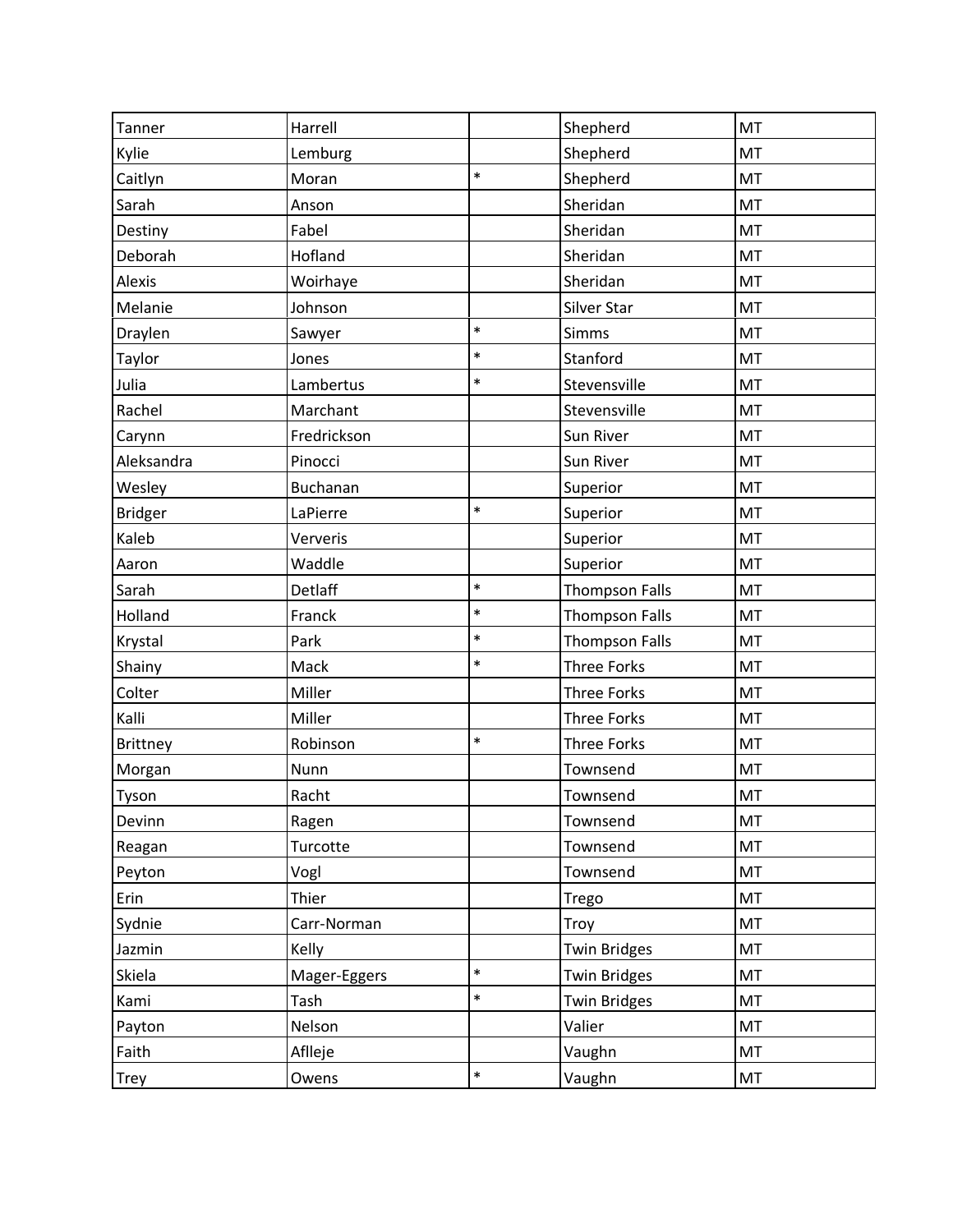| Elizabeth     | Varner  |        | Victor                | <b>MT</b> |
|---------------|---------|--------|-----------------------|-----------|
| Logan         | Drown   |        | Whitefish             | <b>MT</b> |
| Alycia        | Loomis  | $\ast$ | Whitehall             | MT        |
| Sierra        | Mcclain | $\ast$ | Whitehall             | <b>MT</b> |
| <b>Brigid</b> | Reedy   | $\ast$ | Whitehall             | <b>MT</b> |
| Rachel        | Smith   | $\ast$ | Whitehall             | MT        |
| Zane          | Frisbie | $\ast$ | White Sulphur Springs | MT        |
| Marena        | Stidham | $\ast$ | White Sulphur Springs | MT        |
| Tylor         | Pitcher |        | <b>Willow Creek</b>   | <b>MT</b> |
| Austin        | Wilson  |        | <b>Wolf Point</b>     | <b>MT</b> |

## **Out-of-State/International Students**

|                   |                  | High          |                  |               |
|-------------------|------------------|---------------|------------------|---------------|
| <b>First Name</b> | <b>Last Name</b> | <b>Honors</b> | City             | State/Country |
| Alexi             | <b>Buffalo</b>   |               | Maskwacis        | AB            |
| Cassidy           | DeLand           | $\ast$        | Seward           | AK            |
| Caden             | Fields           | $\ast$        | Soldotna         | AK            |
| Marissa           | Boney            |               | Tok              | AK            |
| Ella              | Smith            | $\ast$        | Wasilla          | AK            |
| Andrew            | Estes            | $\ast$        | Fort Mohave      | <b>AZ</b>     |
| Kenslee           | Jory             |               | Glendale         | AZ            |
| Kayla             | Lake             |               | Alturas          | CA            |
| Mason             | <b>Baseley</b>   |               | Anderson         | CA            |
| Morgan            | Baseley          |               | Anderson         | CA            |
| Shelby            | Torretto         |               | Carlsbad         | CA            |
| Kari              | Anderson         |               | Foresthill       | CA            |
| Jacey             | Bourbon          | $\ast$        | Los Banos        | CA            |
| Jared             | Crist            |               | Los Banos        | CA            |
| Kendra            | Barroso          | $\ast$        | Merced           | CA            |
| Katie             | McKain           |               | Merced           | CA            |
| Maya              | Guachino         |               | Moreno Valley    | CA            |
| Chloe             | Keith            | $\ast$        | Pismo Beach      | CA            |
| Tristan           | Connelly         |               | Placerville      | CA            |
| Reed              | Noble            | $\ast$        | Rancho Cucamonga | CA            |
| Riley             | Noble            | $\ast$        | Rancho Cucamonga | CA            |
| Rhetta            | Haase            |               | San Ramon        | CA            |
| Emily             | <b>Hubanks</b>   |               | Susanville       | CA            |
| Alyssa            | Robbins          |               | Elbert           | CO            |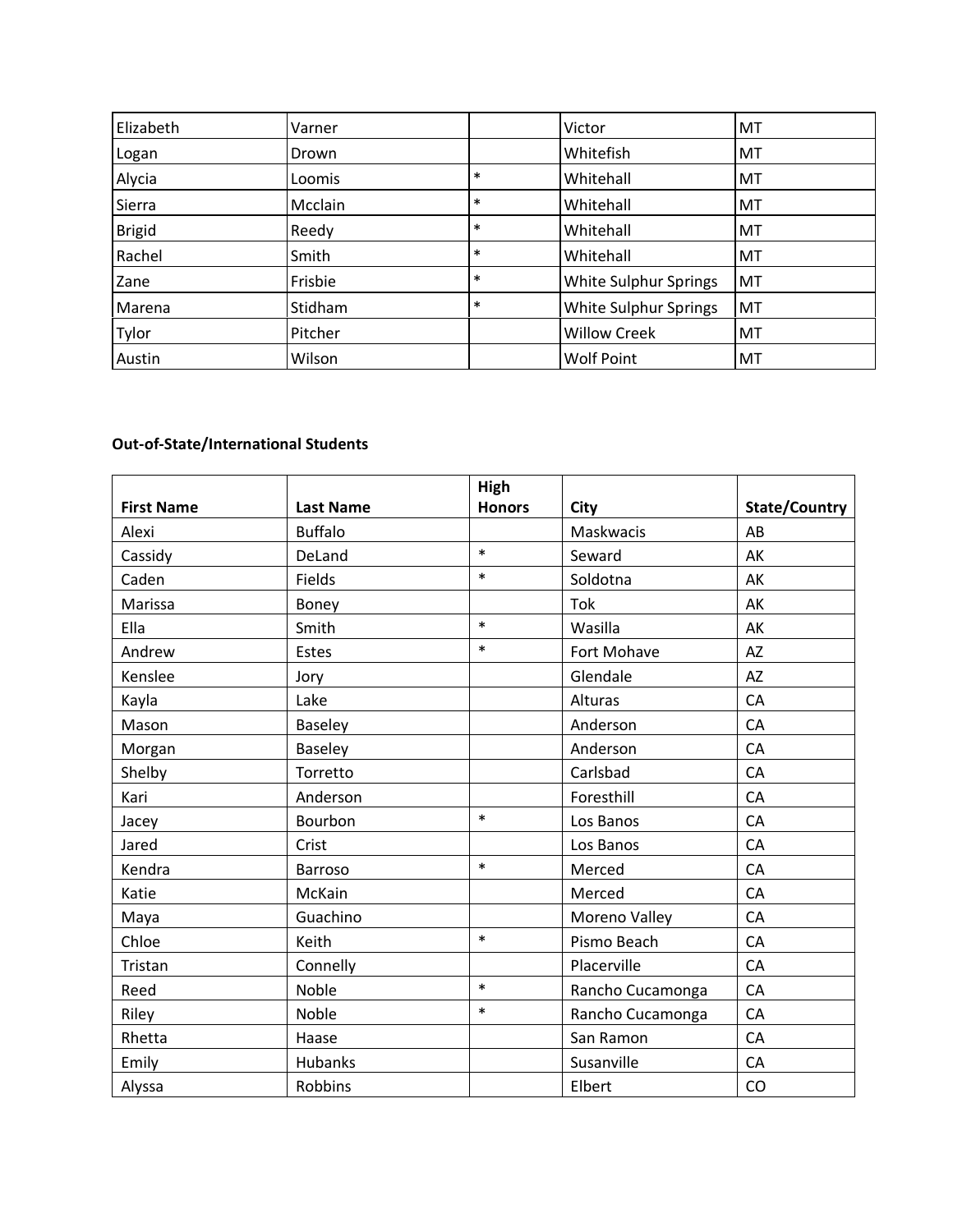| <b>Fort Collins</b><br>CO<br>Kopp<br>KayLee                  |    |
|--------------------------------------------------------------|----|
| Paige<br><b>Burton</b><br>Lamar                              | CO |
| Omer<br>Morgan<br>Montrose                                   | CO |
| Julio<br>CO<br><b>Wheat Ridge</b><br>Laris                   |    |
| Nickodemus<br>Windsor<br>Rylee                               | CO |
| Moli<br>Aiea<br>Atarangi<br>H <sub>l</sub>                   |    |
| $\ast$<br>Haleiwa<br>H <sub>l</sub><br>Mana<br><b>Bryant</b> |    |
| Kailua<br>Matthias<br>Sim<br>H <sub>l</sub>                  |    |
| Toguchi-Tani<br>Kailua<br>Ethan<br>H <sub>l</sub>            |    |
| Gabrielle<br><b>Bennink</b><br>Cedar Rapids<br>IA            |    |
| <b>American Falls</b><br>Bethke<br>ID<br>Kade                |    |
| Athol<br>Samantha<br>ID<br>Gregg                             |    |
| $\ast$<br>Bellevue<br>Gerringa<br>ID<br>Carter               |    |
| $\ast$<br>Trahant<br>Blackfoot<br>ID<br>Kyra                 |    |
| <b>Boise</b><br><b>Brady</b><br>King<br>ID                   |    |
| Lewis<br><b>Boise</b><br>Cory<br>ID                          |    |
| $\ast$<br>Abbigail<br><b>Boise</b><br>ID<br>Schwager         |    |
| Trevor<br>Chester<br>ID<br>Kay                               |    |
| Tiffany<br>Ostberg<br>Chester<br>ID                          |    |
| Claire<br>Fletcher<br>ID<br>Deary                            |    |
| $\ast$<br>Filer<br>Bartholomew<br>ID<br><b>Brett</b>         |    |
| Bothwell<br>Hailey<br>ID<br>Jaren                            |    |
| Neville<br>Hamer<br>ID<br>Talyn                              |    |
| $\ast$<br>Seth<br>ID<br>Hanson<br>Hayden                     |    |
| Benjamin<br>Horseshoe Bend<br>Howerton<br>ID                 |    |
| $\ast$<br>Nicholas<br>Allen<br><b>Idaho Falls</b><br>ID      |    |
| Jeshua<br><b>Idaho Falls</b><br>Stradley<br>ID               |    |
| $\ast$<br>Jacob<br>Ankeny<br>Marsing<br>ID                   |    |
| Lufkin<br>Ryland<br>ID<br>Menan                              |    |
| Meridian<br>Coby<br>Wittmuss<br>ID                           |    |
| Montpelier<br>Harley<br>Beasley<br>ID                        |    |
| $\ast$<br>O'Connor<br>Moscow<br>Leah<br>ID                   |    |
| North Fork<br>Jarred<br>Moore<br>ID                          |    |
| Caldera<br>Nicky<br>Paul<br>ID                               |    |
| Abbigail<br>Nerdrum<br>Rathdrum<br>ID                        |    |
| Rathdrum<br>ID<br>Nerdrum<br>Jarl                            |    |
| $\ast$<br><b>Breanna</b><br>Jenkins<br>Rexburg<br>ID         |    |
| Kaley<br>Paulsen<br>Rigby<br>ID                              |    |
| <b>Saint Maries</b><br>ID<br>Nate<br>Masterson               |    |
| Zackary<br>Rouse<br><b>Saint Maries</b><br>ID                |    |
| Haskell<br>Salmon<br>ID<br><b>Trey</b>                       |    |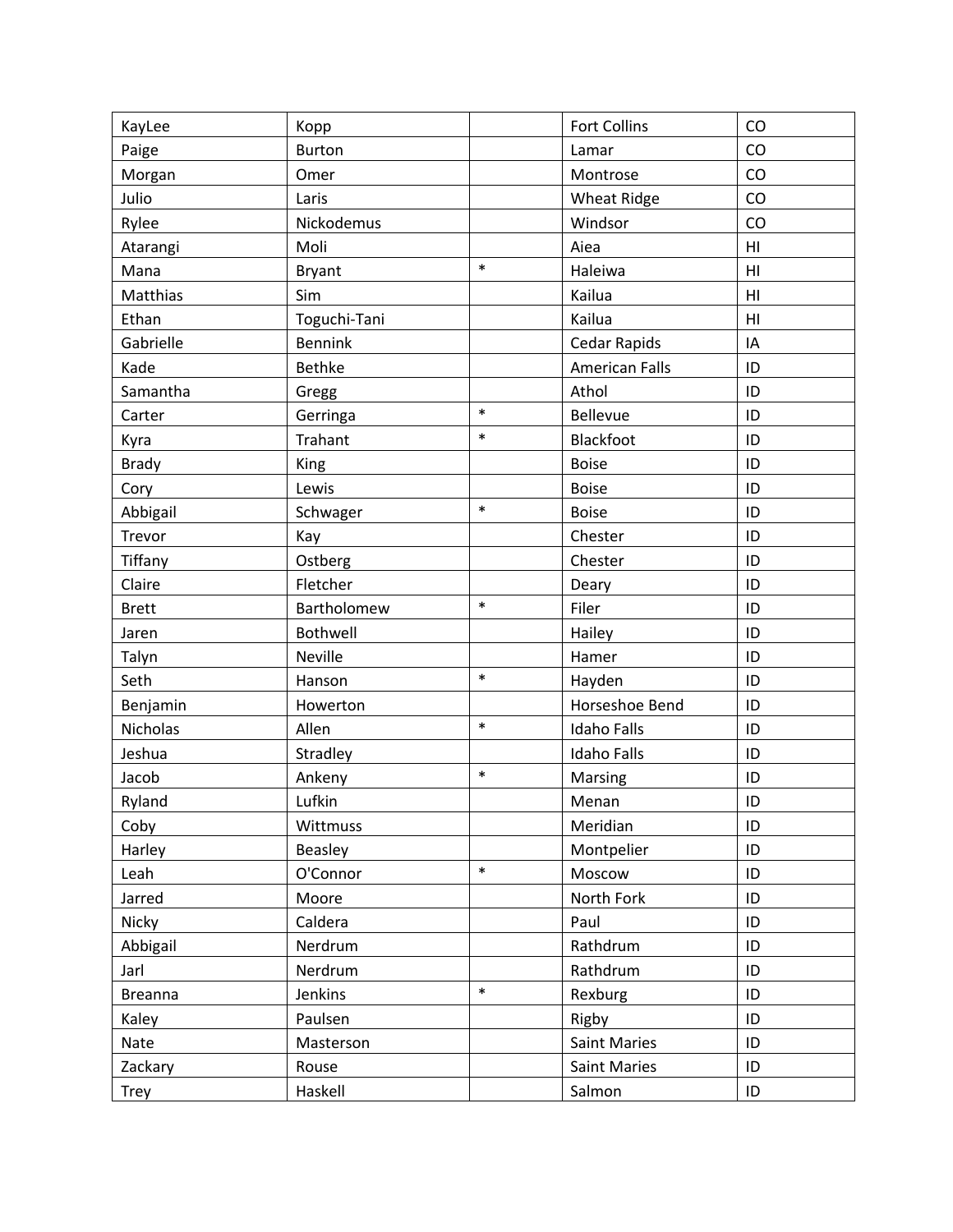| Finnian         | Mcconnaghy   | $\ast$ | Salmon                 | ID        |
|-----------------|--------------|--------|------------------------|-----------|
| Dylan           | Vanderschaaf |        | Salmon                 | ID        |
| Crystal         | Felgenhauer  |        | Shelley                | ID        |
| Dylan           | Pope         |        | <b>Sugar City</b>      | ID        |
| Emily           | Hoy          |        | <b>Twin Falls</b>      | ID        |
| Jennifer        | Weber        | $\ast$ | Elburn                 | IL        |
| William         | Landau       |        | Long Grove             | IL        |
| Jamal           | Stephenson   |        | Skokie                 | IL        |
| Torie           | Bollinger    | $\ast$ | Indianapolis           | IN        |
| Audrey          | Murphy       |        | <b>Bunsville</b>       | <b>MN</b> |
| Katherine       | <b>Bills</b> |        | Rockford               | MN        |
| Jeniffer        | Kotten       |        | Sleepy Eye             | MN        |
| MaKayla         | Knutson      |        | Walters                | MN        |
| Angela          | Vogel        |        | Whoming                | <b>MN</b> |
| Crystal         | Sprague      | $\ast$ | Maysville              | NC        |
| Taylor          | Lindeman     |        | Kearney                | <b>NE</b> |
| Jeanie          | Boyd         | $\ast$ | Omaha                  | <b>NE</b> |
| Isabeau         | Palmer       |        | Tilton                 | <b>NH</b> |
| Eveleen         | Milacek      |        | Long Bch Twp           | NJ        |
| Cece            | Tafoya       |        | Angel Fire             | <b>NM</b> |
|                 |              |        | Santo Domingo          |           |
| Jared           | Garcia       | $\ast$ | Pueblo                 | <b>NM</b> |
| Reese           | Artz         |        | <b>Battle Mountain</b> | <b>NV</b> |
| Mason           | Fuller       |        | <b>Battle Mountain</b> | <b>NV</b> |
| Isaiah          | Powell       |        | <b>Battle Mountain</b> | <b>NV</b> |
| John            | Gamble       |        | Carlin                 | <b>NV</b> |
| Cassi           | Christensen  |        | Elko                   | <b>NV</b> |
| Leighton        | Beyer        |        | Fallon                 | <b>NV</b> |
| Matthew         | Goings       |        | Fallon                 | <b>NV</b> |
| Georgia         | Ward         |        | Fernley                | <b>NV</b> |
| <b>Brittany</b> | Cheek        |        | Las Vegas              | <b>NV</b> |
| Kelsey          | Goddard      |        | Las Vegas              | <b>NV</b> |
| Alysson         | Thewes       |        | Las Vegas              | <b>NV</b> |
| Katherine       | Goodman      | $\ast$ | Pahrump                | <b>NV</b> |
| Julie           | Young        |        | Pahrump                | <b>NV</b> |
| Emily           | Gardner      | $\ast$ | Sparks                 | <b>NV</b> |
| Jon             | Jund         |        | <b>Spring Creek</b>    | <b>NV</b> |
| Mitchell        | Owsley       |        | <b>Spring Creek</b>    | <b>NV</b> |
| Jessica         | Spillman     | $\ast$ | <b>Spring Creek</b>    | <b>NV</b> |
| Hagen           | Webster      |        | <b>Spring Creek</b>    | <b>NV</b> |
|                 |              |        |                        |           |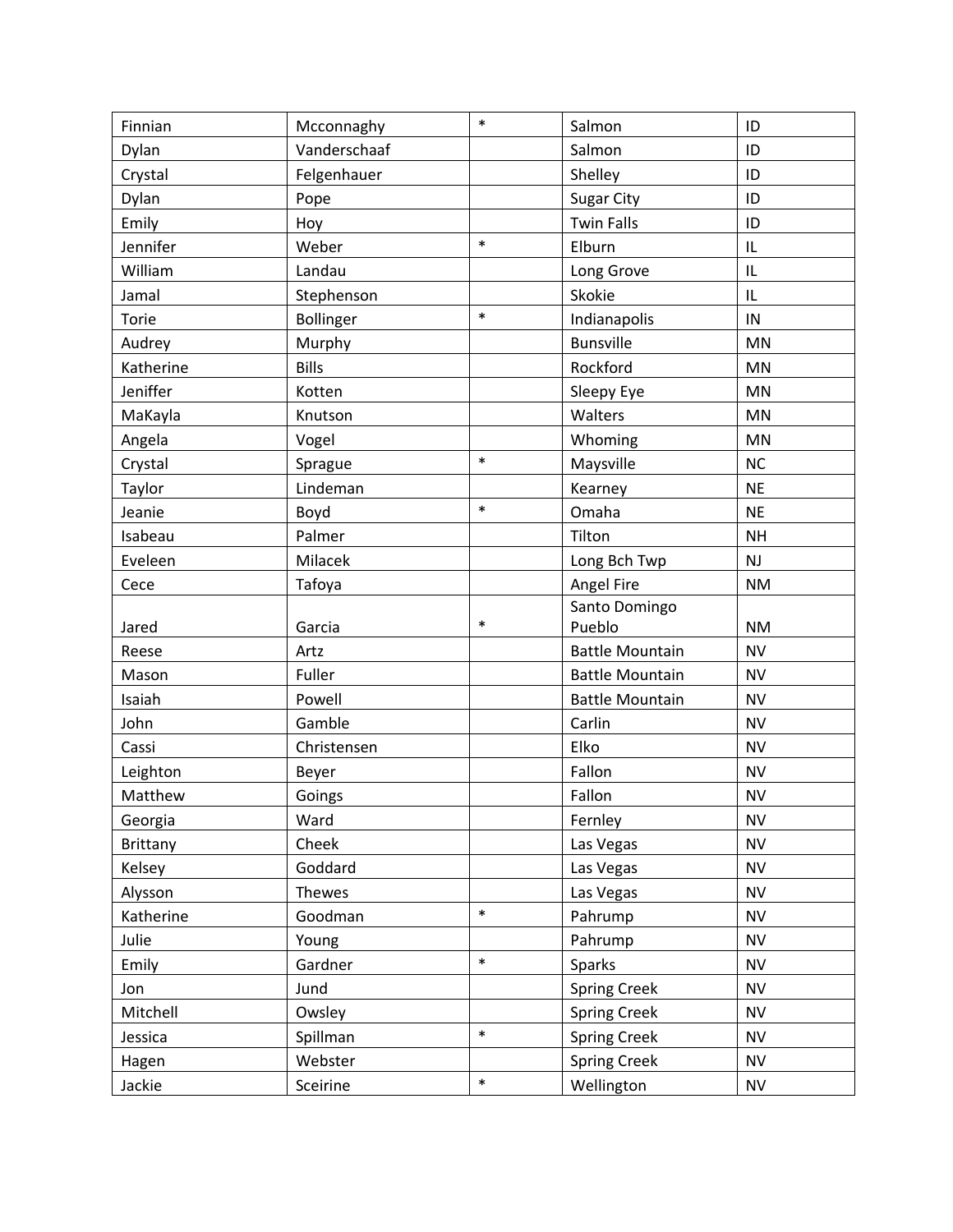| Taylor       | Wulfing         |        | Wellington           | <b>NV</b>   |
|--------------|-----------------|--------|----------------------|-------------|
| Josie        | Mattice         |        | Yerington            | <b>NV</b>   |
| Jamie        | Moreda          |        | Yerington            | <b>NV</b>   |
| Annie        | Taylor          |        | Albany               | OR          |
| Marion       | Ryan            |        | Beaverton            | <b>OR</b>   |
| <b>Bryce</b> | Harrison        |        | Condon               | <b>OR</b>   |
| Kory         | Parent          |        | <b>Cottage Grove</b> | OR          |
| <b>Blake</b> | Sentman         |        | <b>Cottage Grove</b> | OR          |
| Logan        | Francis         | $\ast$ | Dexter               | <b>OR</b>   |
| Ramyia       | Wendt           |        | Eugene               | OR          |
| Caedan       | Martin          |        | Newberg              | OR          |
| Madilynn     | Whitmore        |        | Sherwood             | <b>OR</b>   |
| Natali       | Denning         | $\ast$ | Tualatin             | OR          |
| Hunter       | Atwood          |        | Hardeeville          | SC          |
| Tommaso      | Long            | $\ast$ | Canobbio             | Switzerland |
| Hanna        | Nielsen         |        | Castle Dale          | UT          |
| Jordan       | Hughes          |        | Leamington           | UT          |
| Jordan       | LeCompte        |        | Bellingham           | <b>WA</b>   |
| Cole         | Warnaca         |        | Leavenworth          | <b>WA</b>   |
| Kaycee       | Rogers          | $\ast$ | Loon Lake            | <b>WA</b>   |
| Jonah        | Lindsey         | $\ast$ | <b>Medical Lake</b>  | <b>WA</b>   |
| Paige        | Salzer          |        | Montesano            | <b>WA</b>   |
| Gerry        | <b>Bradbury</b> |        | Newport              | <b>WA</b>   |
| Madeline     | Bradbury        | $\ast$ | Newport              | <b>WA</b>   |
| Lucas        | Nichols         |        | Newport              | <b>WA</b>   |
| Mackinzi     | Wheeler         | $\ast$ | Nine Mile Falls      | <b>WA</b>   |
| Alexander    | Early           |        | Prosser              | <b>WA</b>   |
| Ryan         | Bickelhaupt     |        | Pullman              | <b>WA</b>   |
| Lacey        | <b>Boots</b>    |        | Puyallup             | <b>WA</b>   |
| Tristian     | Klinkenberg     |        | Reardan              | <b>WA</b>   |
| Stephen      | Carr            |        | Spokane              | <b>WA</b>   |
| Noah         | Pritchett       |        | Spokane              | <b>WA</b>   |
| Cooper       | Weiland         |        | Spokane              | WA          |
| Emmah        | Peterson        |        | Walla Walla          | <b>WA</b>   |
| Taylor       | Kyle            |        | New Lisbon           | WI          |
| Emily        | Curtis          |        | Douglas              | <b>WY</b>   |
| Abigail      | Eathorne        | $\ast$ | Douglas              | <b>WY</b>   |
| Taylor       | Petersen        |        | Evanston             | <b>WY</b>   |
| Eireann      | Rhein           |        | Jackson              | <b>WY</b>   |
| Kyrah        | Jones           | $\ast$ | Kemmerer             | <b>WY</b>   |
| Tasia        | Daley           |        | Rawlins              | <b>WY</b>   |